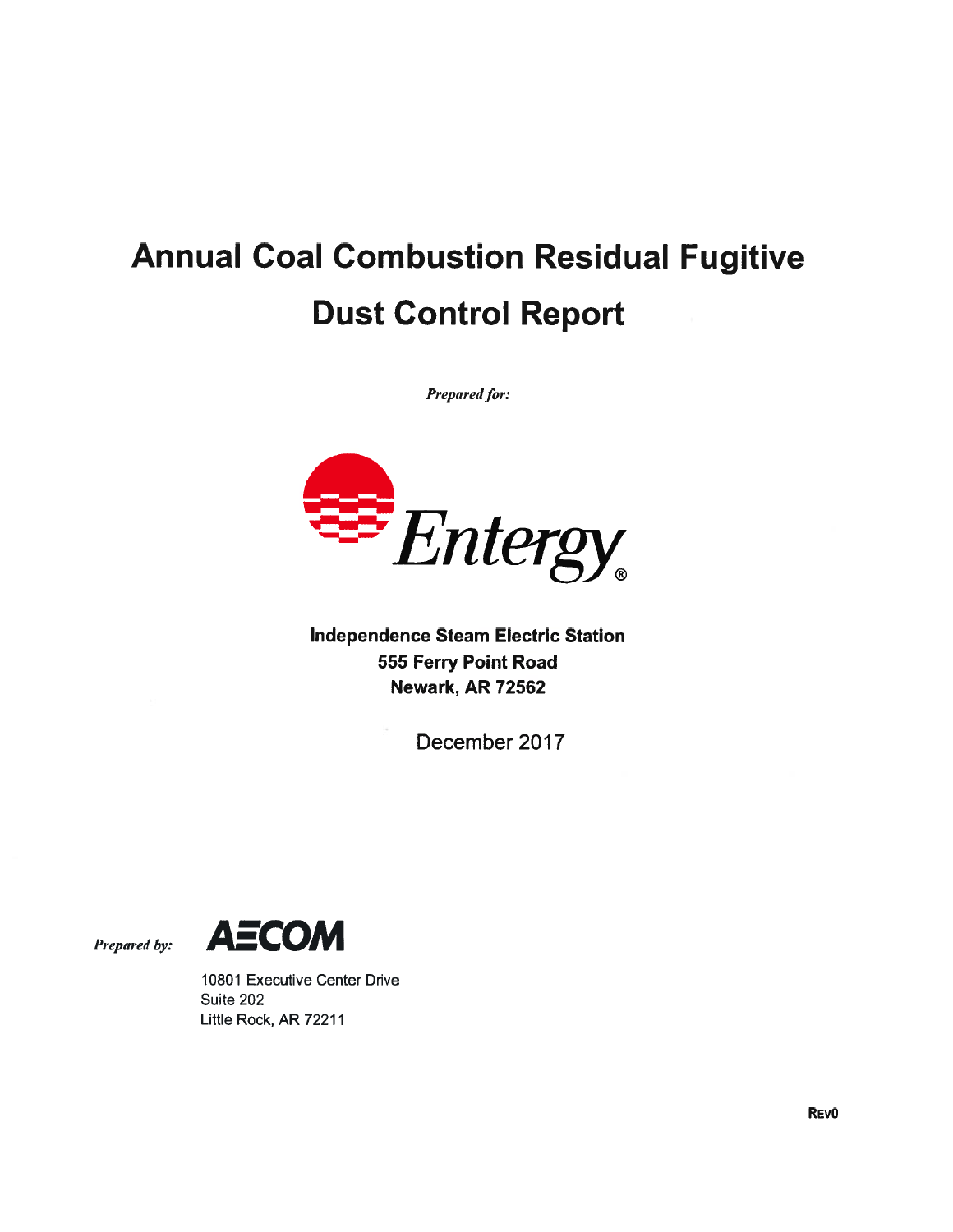Reporting Year: 2017

Reporting Year: 2017<br>Owner / Operator: 261 Name **Title** at  $\overline{ }$  ate

This Annual CCR Fugitive Dust Control Report has been prepared for the Independence Steam Electric Station as required by 40 CFR 257.80(c). Section <sup>1</sup> provides a description of the actions taken to control CCR fugitive dust at the facility during the reporting year. Section 2 provides a record of citizen complaints received concerning CCR fugitive dust at the facility during the reporting year and a summary of any corrective measures taken.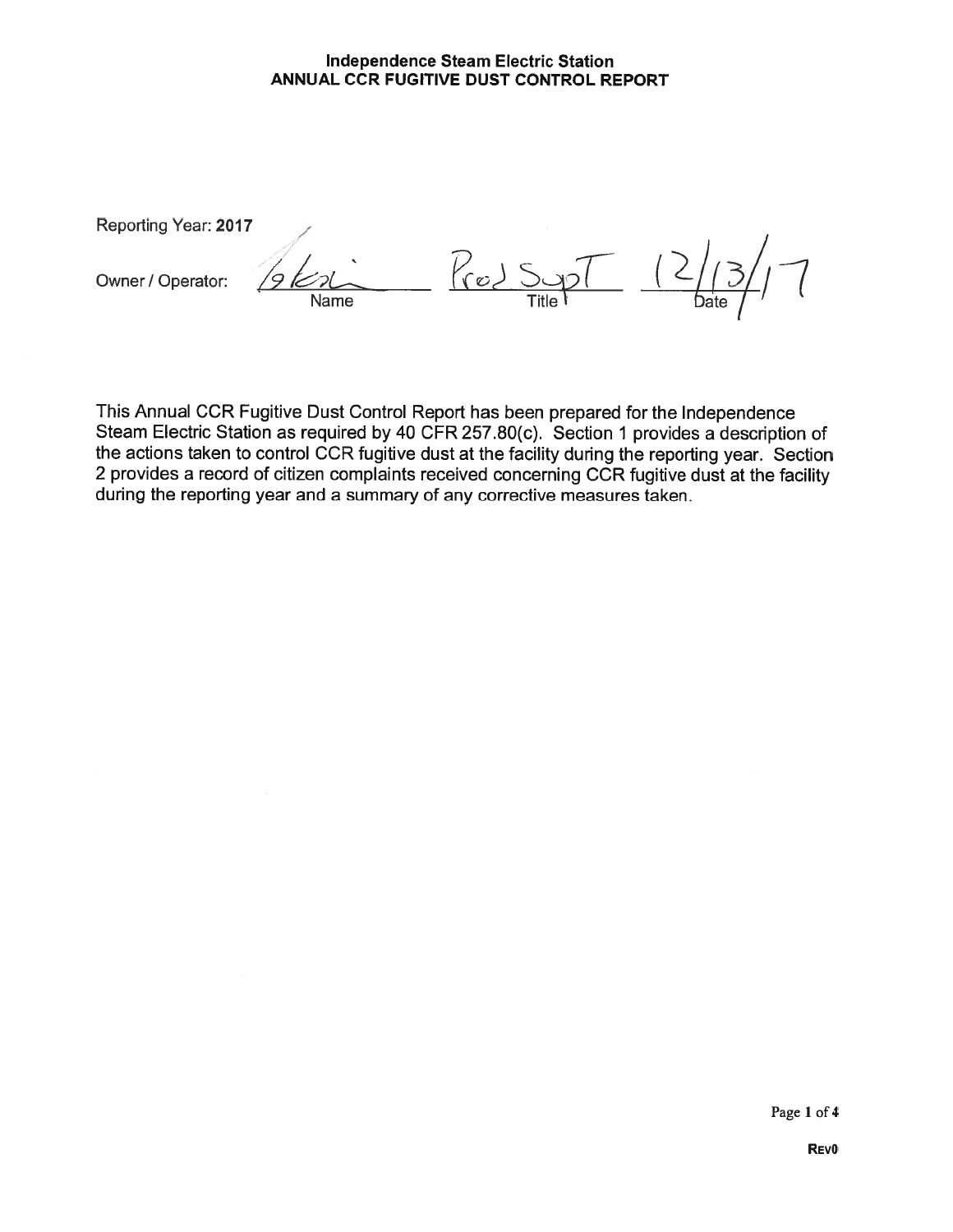| Section 1 Actions Taken to Control CCR Fugitive Dust |  |  |  |  |  |  |
|------------------------------------------------------|--|--|--|--|--|--|
|------------------------------------------------------|--|--|--|--|--|--|

| <b>CCR Activity</b>                                                         | Actions Taken to Control CCR Fugitive Dust                                                                   | Date of Observed<br><b>CCR Fugitive Dust</b><br>Event, if any | Corrective Measures Taken, if any |
|-----------------------------------------------------------------------------|--------------------------------------------------------------------------------------------------------------|---------------------------------------------------------------|-----------------------------------|
| Management of<br>CCR in staging<br>areas and in the<br>facility's CCR units | Wet management of CCR bottom ash and CCR<br>fly ash placed in the landfill.                                  | N/A                                                           |                                   |
|                                                                             | Water areas of exposed CCR in CCR landfill and<br>staging areas as necessary.                                | N/A                                                           |                                   |
|                                                                             | Wet management of mixed CCR material in<br>staging piles at the landfill.                                    | N/A                                                           |                                   |
| Handling of CCR at<br>the facility                                          | Pneumatically transfer dry CCR fly ash to storage<br>silos in an enclosed system.                            | N/A                                                           |                                   |
|                                                                             | Hydraulically convey CCR bottom ash to<br>dewatering bins located adiacent to the fly ash<br>silos.          | N/A                                                           |                                   |
|                                                                             | Hydraulically convey CCR economizer ash to<br>dewatering bins located adjacent to the fly ash<br>silos.      | N/A                                                           |                                   |
|                                                                             | Load CCR transport tanker trucks and railcars<br>from the CCR fly ash silos in a partially enclosed<br>area. | N/A                                                           |                                   |
|                                                                             | Load CCR transport tanker trucks and railcars<br>from the CCR fly ash silos using a telescoping<br>port.     | N/A                                                           |                                   |
|                                                                             | Load hydrated CCR bottom ash and economizer<br>ash mixture into covered dump trucks.                         | N/A                                                           |                                   |

 $\alpha_{\rm L}$ 

Page 2 of 4

REV<sub>0</sub>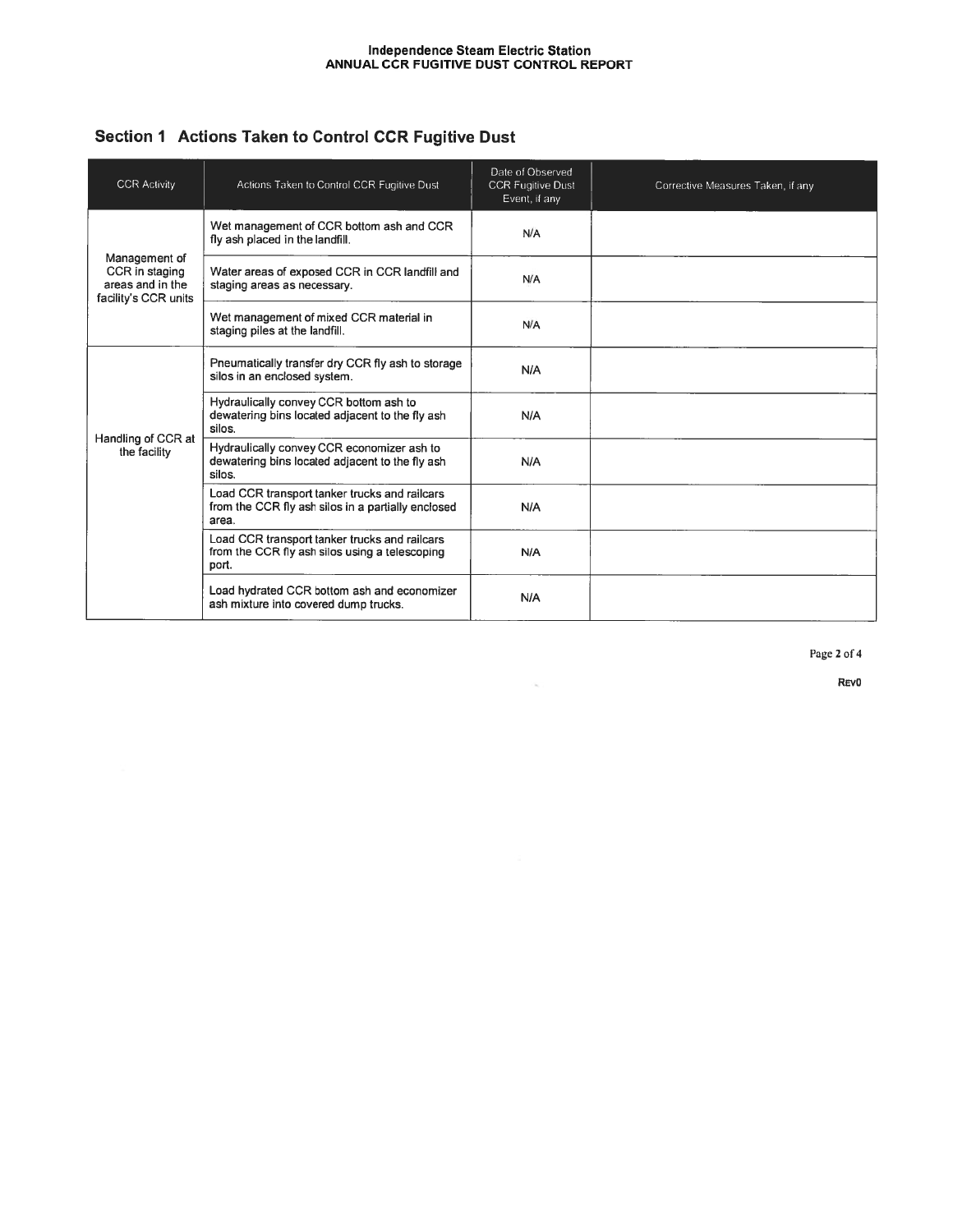| <b>CCR Activity</b>                      | Actions Taken to Control CCR Fugitive Dust                                                                                                                                                                                                                | Date of Observed<br><b>CCR Fugitive Dust</b><br>Event, if any | Corrective Measures Taken, if any |
|------------------------------------------|-----------------------------------------------------------------------------------------------------------------------------------------------------------------------------------------------------------------------------------------------------------|---------------------------------------------------------------|-----------------------------------|
| Handling of CCR at<br>the facility       | CCR material is unloaded at the on-site landfill by<br>belly-dumping tanker or end-dump trucks in a<br>manner that slowly releases a controlled amount<br>of material over a short distance to minimize the<br>generation of airborne particulate matter. | N/A                                                           |                                   |
|                                          | Dry CCR fly ash to be emplaced in on-site landfill<br>is hauled in enclosed tanker trucks.                                                                                                                                                                | N/A                                                           |                                   |
| Transportation of<br>CCR at the facility | Water or chemical dust suppressants are<br>employed during the disposal process in a<br>manner that minimizes fugitive dust formation.                                                                                                                    | N/A                                                           |                                   |
|                                          | Dry CCR fly ash to be transported off-site for sale<br>is loaded into fully enclosed tanker trucks or fully<br>enclosed rail cars.                                                                                                                        | N/A                                                           |                                   |
|                                          | CCR materials transported in open top trucks are<br>either covered by tarp or travel under a spray bar<br>to condition the layer of exposed material to form<br>a thin encapsulated layer.                                                                | N/A                                                           |                                   |
|                                          | The speed of vehicles within the landfill boundary<br>is limited to no more than 5 mph.                                                                                                                                                                   | N/A                                                           |                                   |
|                                          | The speed of vehicles is limited to no more than<br>25 mph on the landfill access road.                                                                                                                                                                   | N/A                                                           |                                   |
|                                          | Vehicular traffic not associated with ash<br>management activities is minimized.                                                                                                                                                                          | N/A                                                           |                                   |
|                                          | The paved landfill access road is wetted using a<br>watering truck on an as-needed basis. A dust<br>control agent may be added to reduce fugitive<br>dust emissions.                                                                                      | N/A                                                           |                                   |

Page 3 of 4

REVO